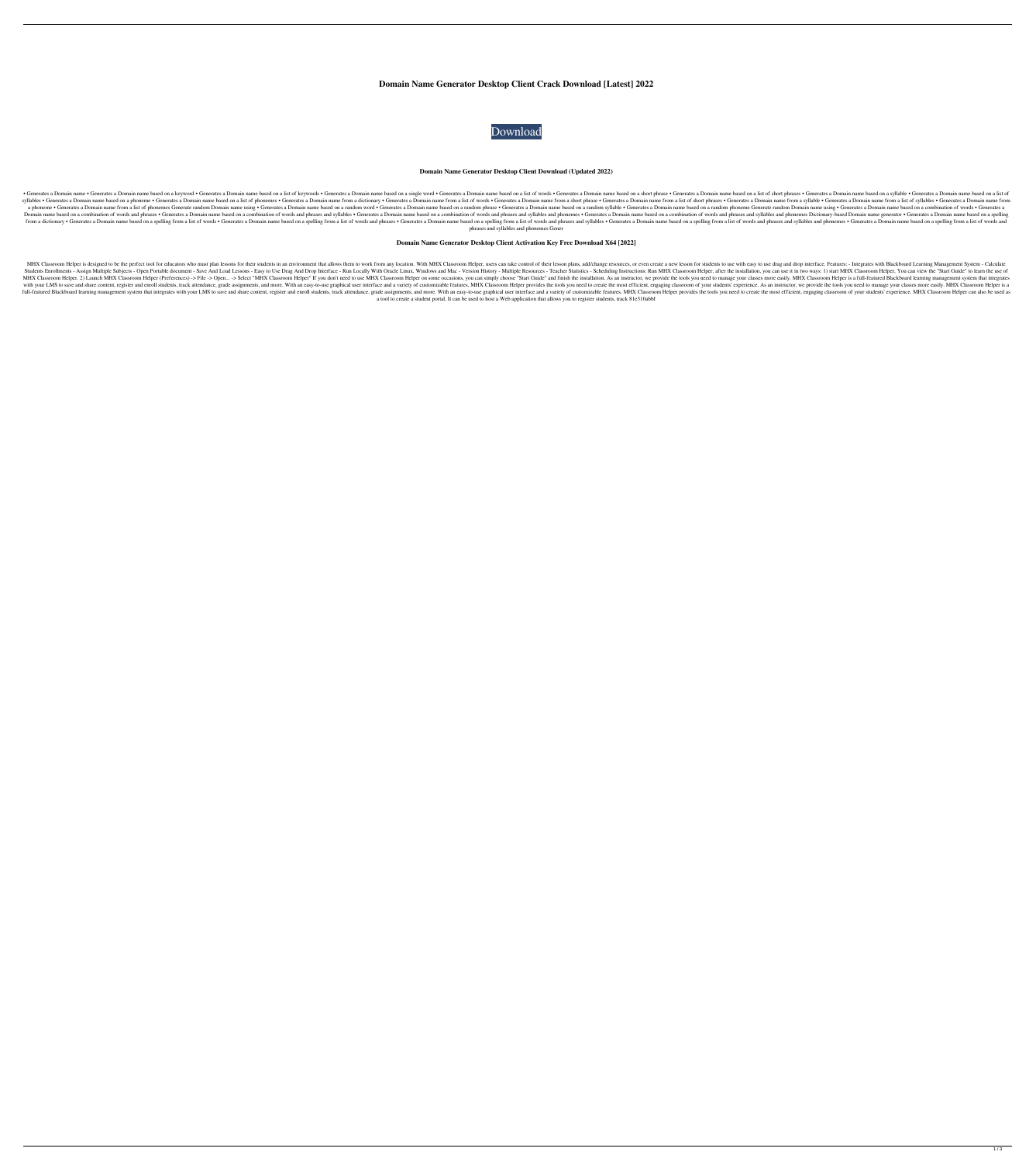## **Domain Name Generator Desktop Client [Latest]**

Generate a different domain name for every keystroke. Select from a list of words or characters and get a readable, brandable domain name. No more misspelled. No more misspelled. No more typos. 3. AutoSugger - Internet/Too best sites according to your personalized rank criteria. AutoSugger will help you to increase your traffic.... 4. Anonymize.me - Internet/Tools & Utilities... Anonymize.me is an easy to use anonymous search engine. It gene 5. Generator Locker - Utilities/Security & Encryption... You're tired of seeing the same old generic, boring domain names all over the internet. When we looked around, we noticed that all the great domain names are taken d can select a random letter generator to see if the domain name you select will work. If it doesn't, simply generate a new one until you find one that works. Generate a unique domain name, pick one from a pool of 800,000 av name is all you need to make the right decision. We offer a free trial. You can see all of the features and try out the site before your purchase.... 6. Duplicate List - Internet/Tools & Utilities... Duplicate List is a li

#### **What's New in the?**

EaseUS HelloWorks is a multi-purpose domain name generator with dozens of features to facilitate the creation of professional domain names for your business or personal use. As one of the best domain name generators on the is not affiliated with any kind of EaseUS products. EaseUS is the owner of the program. This domain name generator is easy to use, as there are only two options. The first one is to generate a random domain name, (as we al choose from a list of available words, click on the Filter button. To view the generated domains, click on the View button. As you can see, it's a rather simple and easy-to-use domain name generator. No installation needed keyword. The application offers the possibility to generate a domain name based on a word list, but it also offers several options. Here, you can add words, remove words or change words. You can also use a domain name (for which are available in the dictionary, in the list. You just select one of the words in the list and click on the Add button. Finally, the application allows you to combine words randomly. To do this, just click on the Add and it creates a dictionary-based domain name generator. This means that it checks if the generated domain name exists in the dictionary. As you can see, only available domain name is already available, the application wil